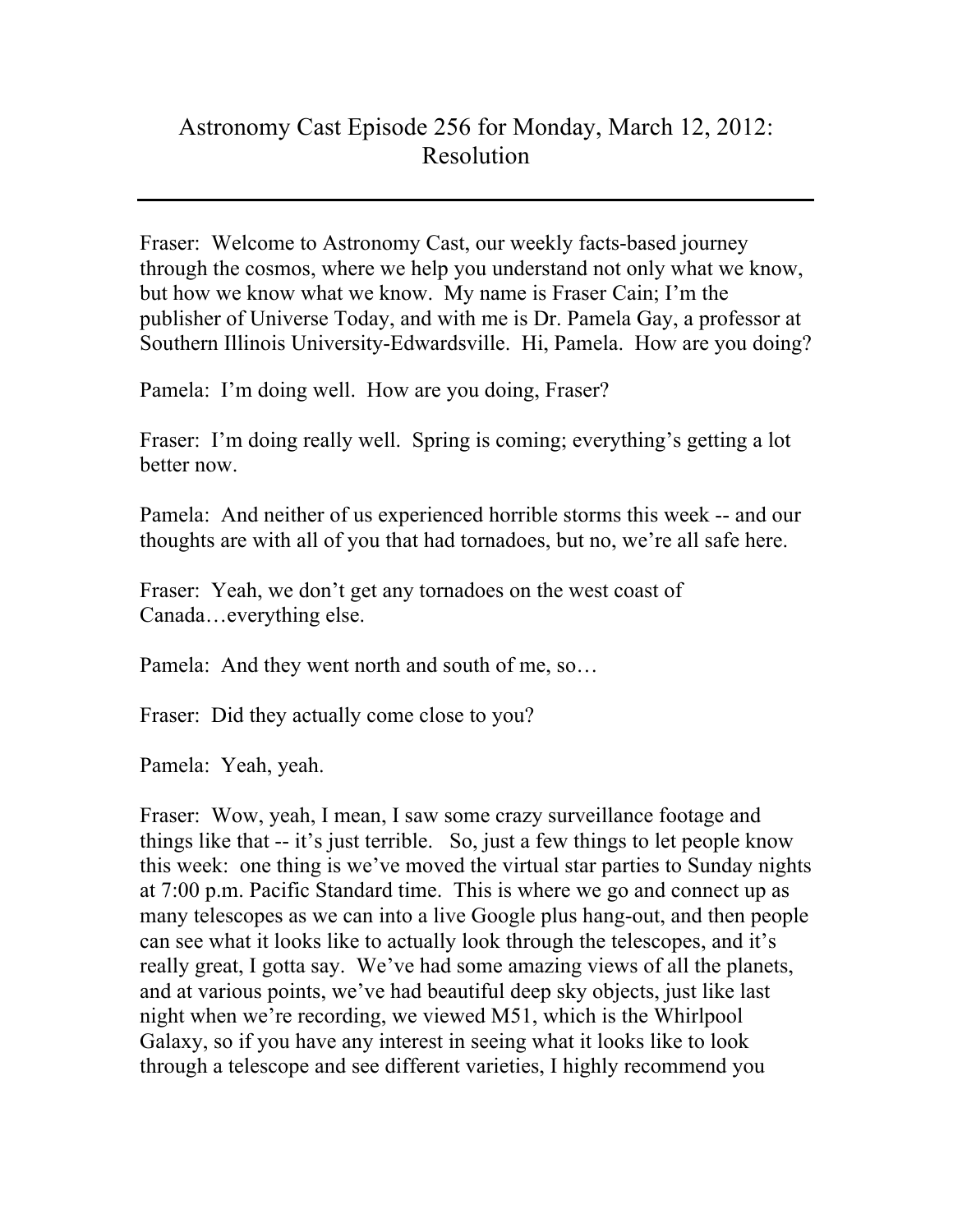check that out and that shows up at 7:00 pm Pacific, 10 p.m. Eastern, 3 a.m. in Greenwich…

Pamela: 3 a.m. GMT, 2 p.m. Sidney.

Fraser: So it's a pretty great time. You can ask us questions; we take requests, so you're like, "Oh, I'd really like to see the Flame nebula." Yeah, no problem -- we move the telescope over and take a look at the Flame nebula, so it's really neat, but we're always looking for new astronomers, and I guess this is the point. So if you have the ability to view from your telescope onto your computer, whether you've got a DSLR connected to your telescope and that's streaming into your computer, whether you've got any varieties of webcams or two-cams or things, you know, astronomyrelated cameras, and you can get a view from your telescope onto your computer screen, then we can help you do the rest, which is to get that view into this hang-out and it's a really great time, and you, you know if you're an astronomer and you love to share your view of the sky, it's really worthwhile and rewarding to have all of these people…and you know, we're getting hundreds and hundreds of people watching live as we do this, and it's really exciting. So again, I plead with you, if you're an astronomer who can do this, please drop me an email. So you can email me directly at info@universetoday.com. Just drop me an email and say you'd like to get involved, and I'll just talk you through all the rest and we can try out some practices and do some hang-outs and go from there, and like I said, really rewarding…this is what it's all about.

Pamela: And we're open to people with small hand-guided telescopes and professional observers who are on Keck and want to screen share their professional observations -- so all the range are all welcome.

Fraser: Absolutely, yeah, we've got people with fairly small, couple-ofhundred-dollar telescopes that they're hand guiding until you see the image jiggling around to people who have \$20-30,000 set-ups, and everything in between, so no telescope is too low-quality. We really enjoy it because it really gives people that view across all the different telescopes, so yeah. Well, that's out of the way. Why don't we get cracking?

[advertisement]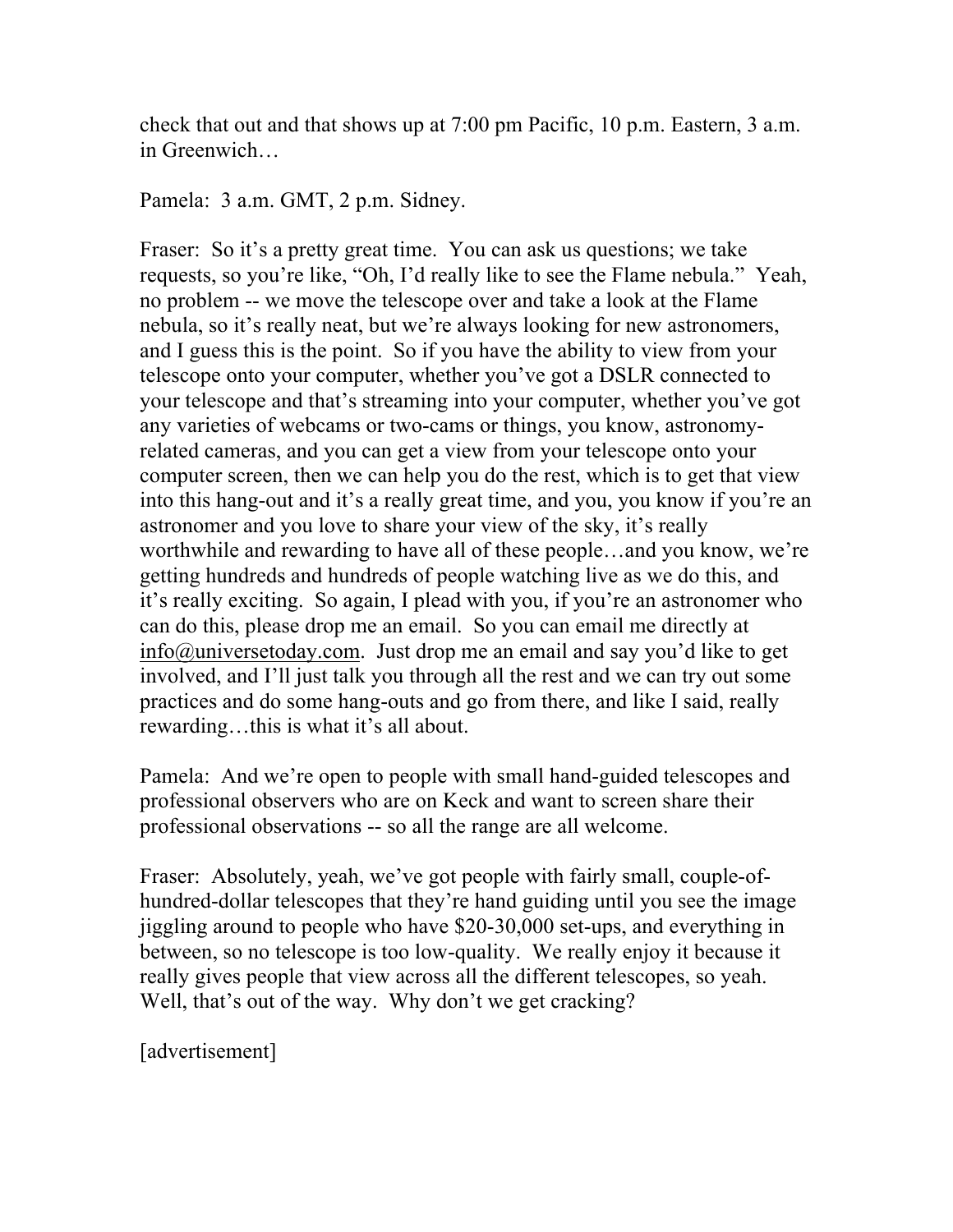Fraser: So when it comes to telescopes, astronomers really just care about resolution: how much can you see? Resolution determines how much science you can get done and it depends on your gear, wavelength and viewing conditions -- and putting a telescope in space really helps, too.

Pamela: Yeah.

Fraser: So let's talk about resolution. So when you talk about resolution, or when I say the word "resolution," I'm always thinking of the resolution on my computer screen: 10, 24 x 7, 68…you know, the resolution of the ipad - whatever. How does that concept of resolution differ from the concept of resolution that astronomers talk about when they're doing their images?

Pamela: So with your computer screen, you can effectively say that the smallest possible thing that you can create is one pixel in size and anything smaller than one pixel just can't exist. With our eye, with optics, with any sort of system that's creating an image, what we talk about is the smallest possible way of taking all of the wavelengths, all of the photons coming off of an object, and putting them together into a defined spot. So that sounds kind of weird, but the way to think of it is if you have a lens and you're focusing all the light from a point source so the light beams are coming through and converging, what is the smallest possible dot you can make, the Airy disk that you can make through that lens?

Fraser: And I mean, I can think of some examples of times when the resolution really came into play. I don't know if you remember…there were some photos of Pluto that were released just a couple of years ago from the Hubble space telescope, and you could see from these dark and lighter sort of blotches on the surface of Pluto, and…but at the same time it was clearly a very pixelated image that there just wasn't a lot of resolution there to be able to see anything in more detail. You weren't seeing craters and chasms and ice fields, and chryo-volcanism. You were seeing: that part's a little bit lighter and that part's a little bit darker, and as Pluto was rotating you could see those lighter and darker parts moving around the dwarf climate, but still, you know, you weren't seeing the resolution, so that's where you really see it, right?

Pamela: Right. So what's happening here is as we try and look at Pluto with, in this case, the Hubble space telescope, you're focusing the light on to a detector, and your ability to resolve an object is limited by two factors: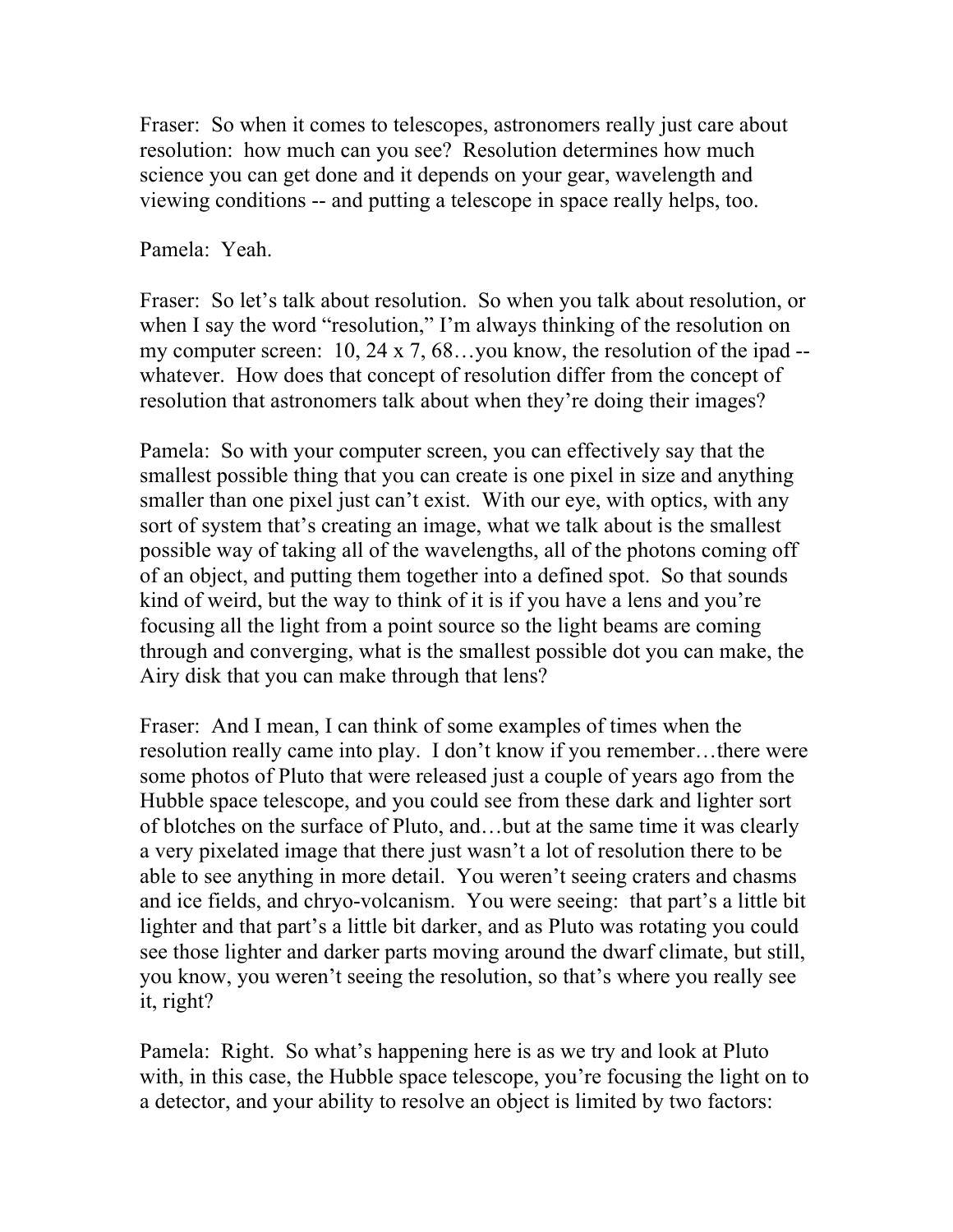one is the size of the telescope, and the size of Hubble limits you to being able to see about what's called .05 arc seconds, and this is an angular measurement. So if you've ever played with a protractor, you know it's 180 degrees from left to right, and there's 60 minutes in a degree, there's 60 seconds in a minute and if you pull out a piece of hair (and I'm not going to do that), and you hold it out at arm's length, the width of that normal, standard piece of hair held out at arms' length is one arc second across, and the human eye -- its limiting resolution is about that one second, one arc second hair at arm's length, so with Hubble we're able to see significantly smaller, that .05 arc seconds, but Pluto's kind of tiny, and so that .05 arc second resolution doesn't allow you to see a whole lot of detail.

Fraser: And I guess you can imagine if there was, say, a moon around Pluto, and it was smaller than that .05 arc seconds that Hubble can see, Hubble wouldn't be able to detect that moon.

Pamela: Well, it would be able to detect it because there's still light coming off – so this is one of those things in astronomy that can get confusing at times. You have a light source, it's radiating light, all of that light quite happily hits a pixel, and there's a difference between whether or not you detect it, and whether or not you resolve it, so you're able to detect that light, but you're not able to resolve it into, "well, what does that look like? What's the shape of that?" So we're able to detect things like stars. We can't resolve stars, but we detect them all the time, and so this is the difference between pretty picture, and blob of light -- and mostly we just see blobs of light.

Fraser: Right, all of the…so even with the Hubble space telescope, if you're going to view a distant star, you're just going to get the light coming off of it, but you're not going to resolve the disk. But there's a few cases, right, where the resolution of the detector is good enough that you actually can resolve the disk, right? Hasn't, like, Betelgeuse been resolved?

Pamela: Betelgeuse has been resolved; we've resolved the stars in the Alpha Centauri system, and in all of these cases, it wasn't one single telescope doing the job -- and this is where it gets tricky. The ability of a telescope to resolve an image is based on two different factors (we're going to keep having things that are based on two different factors today): one of those factors is what color of light are you're using. If the color of light you're using has a really long wavelength, well, if your wavelength is longer than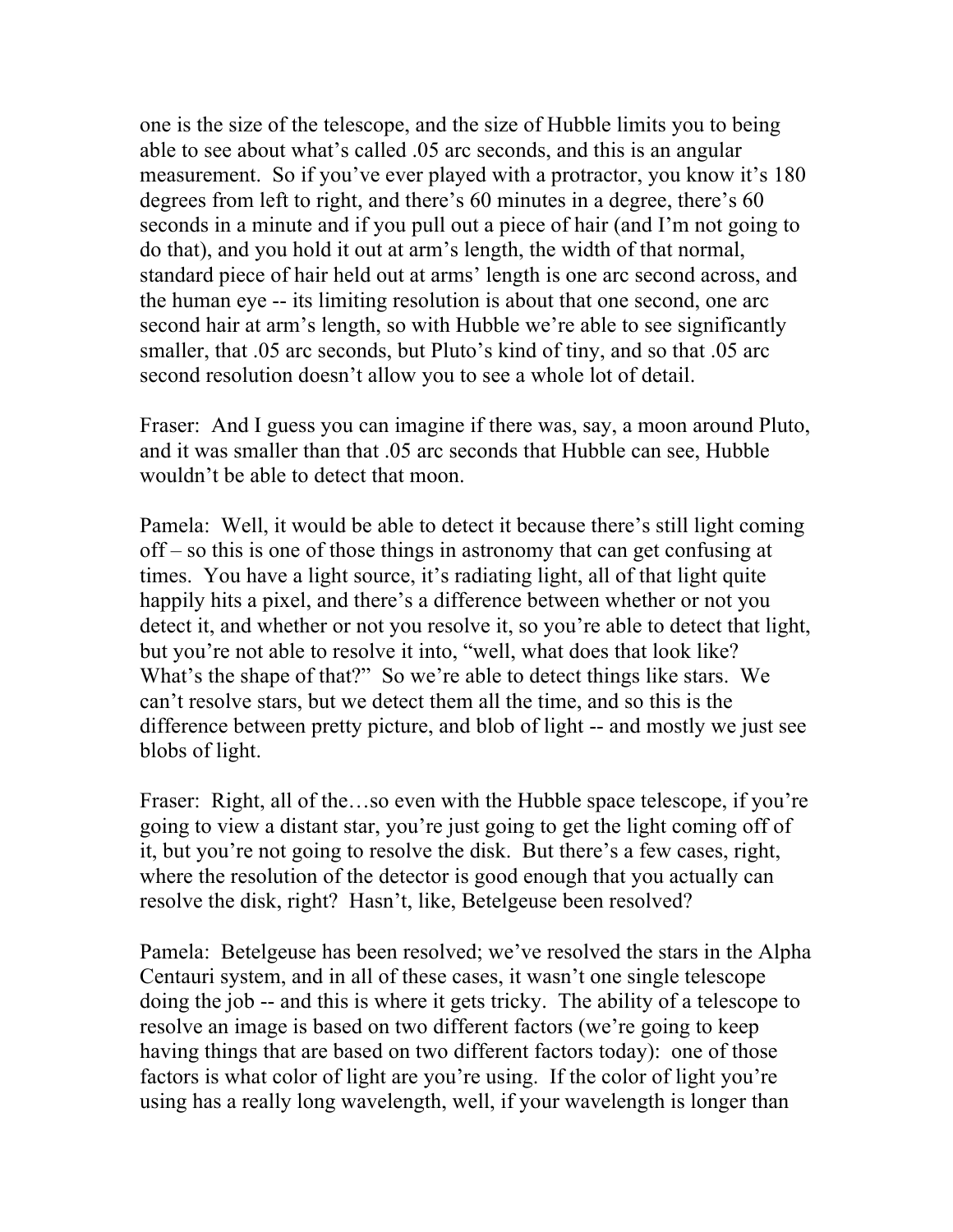the object you're trying to look at, the wavelength isn't going to allow you to resolve the object. So you need to use shorter wavelengths of light to be able to resolve finer details. Now, at the same time, you have to be able to take all of those wavelengths and combine them in a meaningful way, and the more wavelengths you can combine, the better you're going to do, and the more wavelengths you can combine depends on how big is your detector. Now, this starts to work in a kind of screwball way because it's not actually "I have one, two, three, four, five stacked across and I'm collecting all five." It actually has to do with the separation between these two is, well, actually usually 1000s of wavelengths, and I can cut a hole out of the center, or I can actually cut a whole lot of holes out, and we call that the very large array in New Mexico. So the resolution that you get depends on how far apart are the two most extreme wavelengths that you detect in your baseline between the two telescopes, and so that baseline, or the diameter of your single mirror, your single dish -- that defines your resolution in combination with what wavelength you're looking at.

Fraser: And so then, I mean, you were talking about the very long baseline array, and that's a good example, right, where astronomers are putting telescopes really far apart -- in this case radio telescopes -- to give a greater resolution. Is there a down side to that, though?

Pamela: Well, with using lots and lots of telescopes, you're not necessarily going to have the same light-gathering power that you would have, so you can actually take two one-meter mirrors, spread them far apart, and along one single axis get extremely high resolution, but you still only have two one-meter telescopes, so you're going to have extremely high resolution for observing fairly faint objects -- or fairly bright objects, rather. And then there's that it depends on the shape of your baseline, so you can imagine that you're cutting lines across an object, so if you're trying to look at a galaxy, and you only see along north-south and east-west really high resolution, and in all the other directions it's kind of crud because you don't have telescopes along those directions. It ends up leading to you can only get so much improvement, so we tend to use techniques like this for very specific questions where, for instance, we're trying to measure the diameter of an object, where we're trying to do spectroscopy. There's specific applications for interferometry, but if you're trying to build up an entire picture all at once, which radio telescopes don't do, which is why this is so optimal for radio telescopes… if you're trying to build up the entire picture all at once like we do with standard optical telescopes, this starts to get difficult. You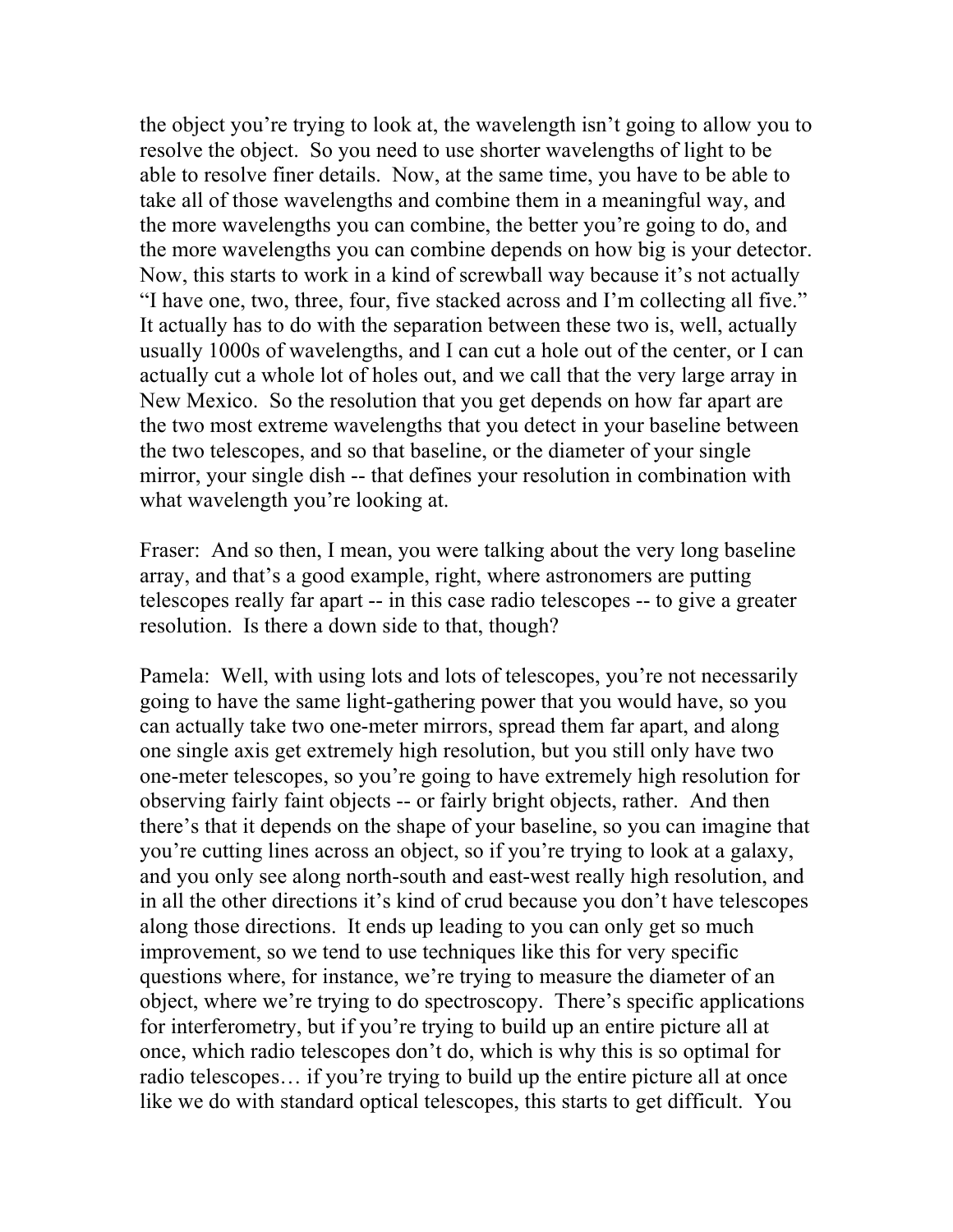also run into problems where we don't usually do this with optical telescopes because the ability to add the light together, well, that gets harder and harder as you deal with shorter wavelengths. You actually need to take the light coming off of each telescope and shift it so that the peaks in the light, the peaks in the phase of the wavelength, line up from each of the telescopes, and there's delays introduced by, well, the starlight hit this telescope first because that part of the planet is a little bit closer to the star (and the differences do matter when you're dealing with wavelengths of light), and this telescope is part of the planet that's a little further from the star…trying to add all of that light together, well, in the radio it's easier; we have really long wavelengths. We can record each telescope separately and add the light together after the fact. You can't do that in optical light. You have to physically use...change the separation between the telescopes using fiber optics and other techniques, and it's difficult and persnickety and the timing has to be correct, and you don't generally do it.

Fraser: Right, we always get this question "Why couldn't we just…couldn't amateurs provide thousands of small telescopes around the world and together those telescopes would act like one big telescope?" But unfortunately, they would still just only act like thousands of small telescopes. They wouldn't be able to combine their light together because you can't synchronize the wavelength so that you're viewing at exactly the right moment with all of those telescopes, or it would just be prohibitively hard. So then what are the factors that define resolution? You know, if you're trying to maximize your resolution, what would you try to do?

Pamela: So the realities are you want to get rid of the atmosphere – can't always do that. I was recently asked, "well, don't professionals have a way of getting rid of clouds when they're observing?" No, no we don't, but we do have space-based telescopes, and that's one way of getting rid of the clouds is you just go above them.

Fraser: So you have this atmospheric distortion, but is it... how is that ruining your resolution?

Pamela: So here you have the light is actually getting moved around as it passes through the atmosphere. So imagine you're looking through a galaxy and the light from two close-together stars ends up crossing back and forth across each other as light passes through the atmosphere, and each set of light rays passes through slightly different pockets of cold and warm air. It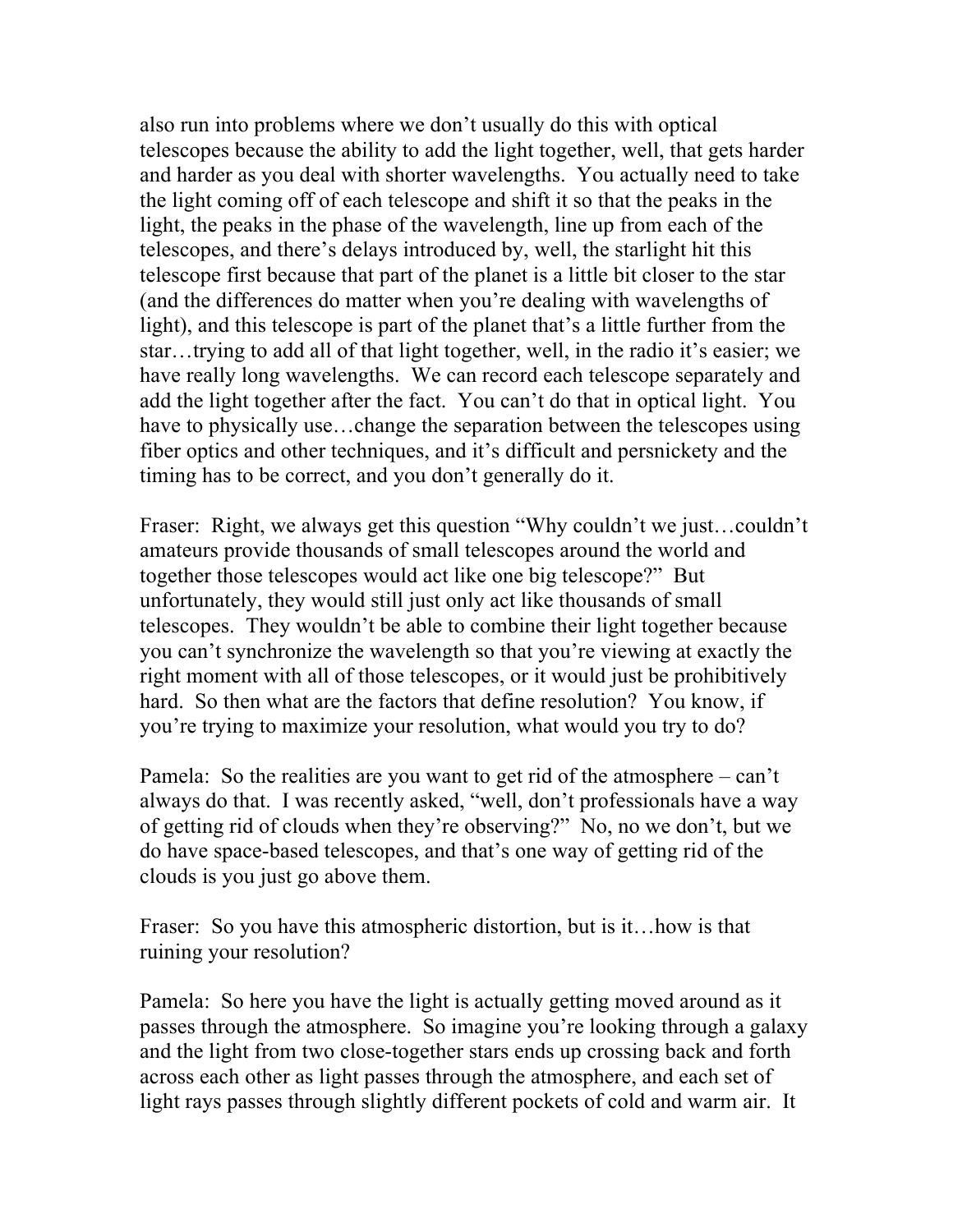blurs your image out. Most of the places on the surface of the planet you go, you set up your telescope, you have typical conditions of about 3-arc-second seeing. You go to the best places in the world and you can a little bit better than one arc second. So you can see a little bit better with your telescope than you can with your eyeball, and that's depressing. Now, we do have ways of compensating for this. The very best telescope for doing this right now (and this is always changing) is the very large telescope down in Chile, and it flexes its mirror to compensate for what the atmosphere does to the light as it comes through, and so they're able in real time to reverse engineer the paths of the light and basically fix the seeing, and they're capable of getting better resolutions, in some cases, than the Hubble space telescope, but that takes advanced technology. If you're just using an everyday telescope, aim for .8 arc seconds, best case.

Fraser: Right, so in the perfect world, you would set up your telescope down in the high plains of Antarctica, where you're above you know any atmosphere, cold, cold sky, you've got a beautiful…

Pamela: Or Atacama's better…

Fraser: Atacama's great, you've got a beautiful view of the sky and nice Chilean food nearby…

Pamela: Not so nearby, it's kind of isolated, but you only get a couple of millimeters of rain a year, and you get "night" every night, which helps.

Fraser: So that is... right you don't get any clouds at all. So step one to improve your resolution is have the best possible seeing conditions that you can. Ideally, just get into space.

Pamela: Right. So beyond that, you want to maximize the diameter of your optical system, and by this I also mean radio, x-ray -- whatever system, whatever light-gathering technique you have, get the greatest diameter possible. If you want to image an object beautifully, use a single mirror or stamp your way across it basically doing one pixel at a time as they do in a lot of radio. And if you really want awesome resolution, you need to step out and use interferometry, which is where you're combing light from multiple sources that are separated because, at a certain point, people are going to get angry at you if you try to make a telescope that big, and there's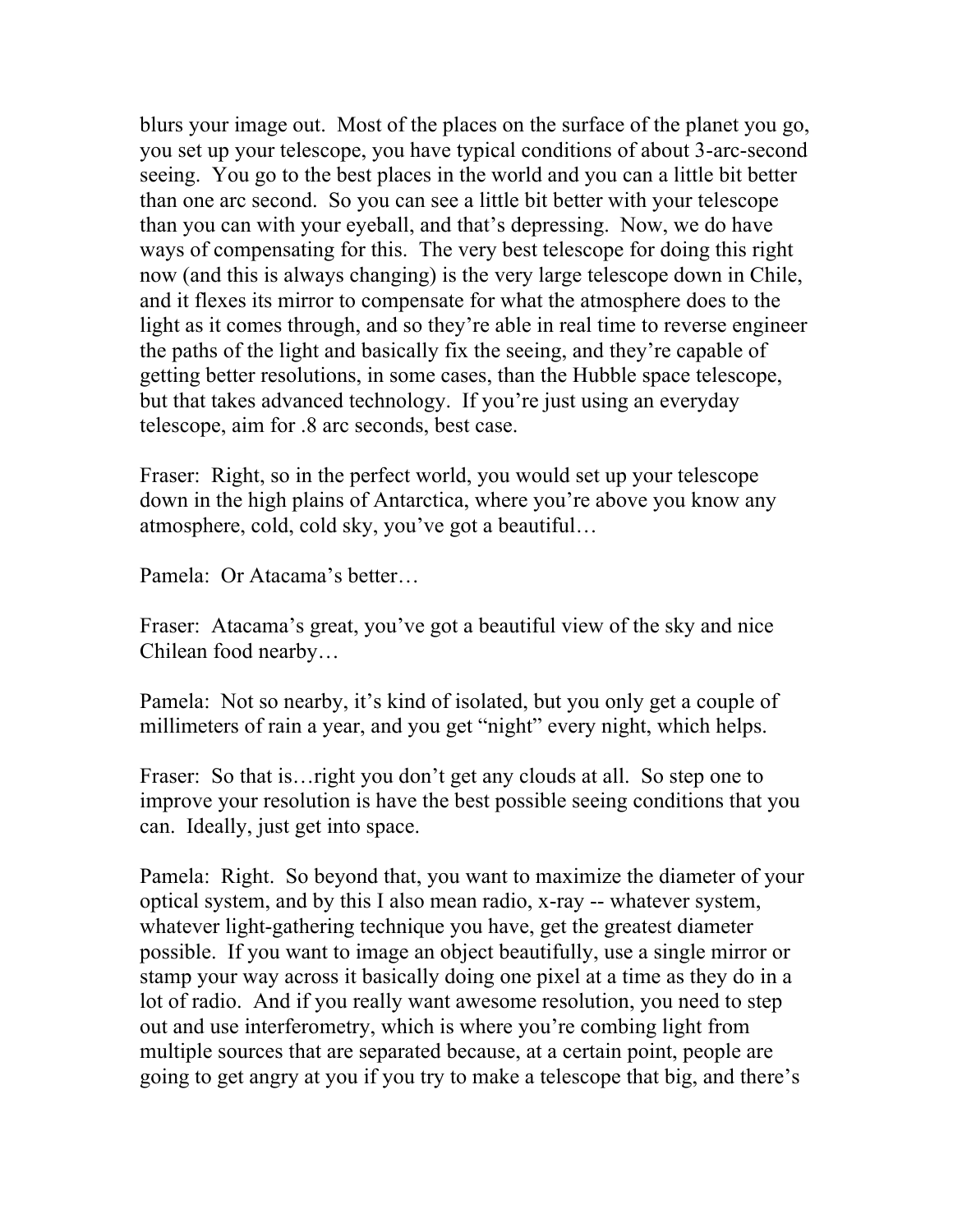just not enough resources to support telescopes that have thousandskilometer diameters.

Fraser: Who would get angry? I think we would all cheer and applaud, you know, attempt to build telescopes 1000s-kilometers across…

Pamela: People have to live somewhere…and think of the miners that would be required, think of the ceramics facilities…it just starts to become intractable at certain sizes.

Fraser: Make the Earth look like the Death Star with the one whole portion of it is carved into a giant telescope. I love it – I think we should get right on that. But the point is you can fake it, you can take multiple radio dishes, set them 1000 km apart, line up the frequencies, or line up the timing, so they are truly observing the same wavelengths, the exact same wavelength, or the time that the light was emitted from that object. And they are essentially providing that resolution.

Pamela: Exactly, and we do this. There are international agreements that facilitate it.

Fraser: Now, how far down...cause I know that as we've said, with things like the very large array, you know, with some of these optical telescopes, you can only have them a few 100 meters apart and they start to get messed up, but in other cases, you can say with radio they can be 1000 km apart and work just fine, so…

Pamela: Well, with radio there's not really a limitation other than the ability to get your clocks in sync, which we're learning is more and more difficult than one would think as we're looking at the CERN results recently, but that's where your limits start to come in is how do you get the data back and how do you synchronize it, so right now with radio telescopes, we're literally limited strictly by the diameter of the planet Earth. And you record the data, you ship it to a single place (this was actually my high school job was finding fringes on data – it was one of the different things I did), and yeah, as long as the timing is correct or mostly correct -- I remember having difficulties with the Russian data because the clocks got off, you can sort it out, you can figure it out, but that's with radio. For optics, right now we're kind of limited to the size of a plateau in the Chilean mountains.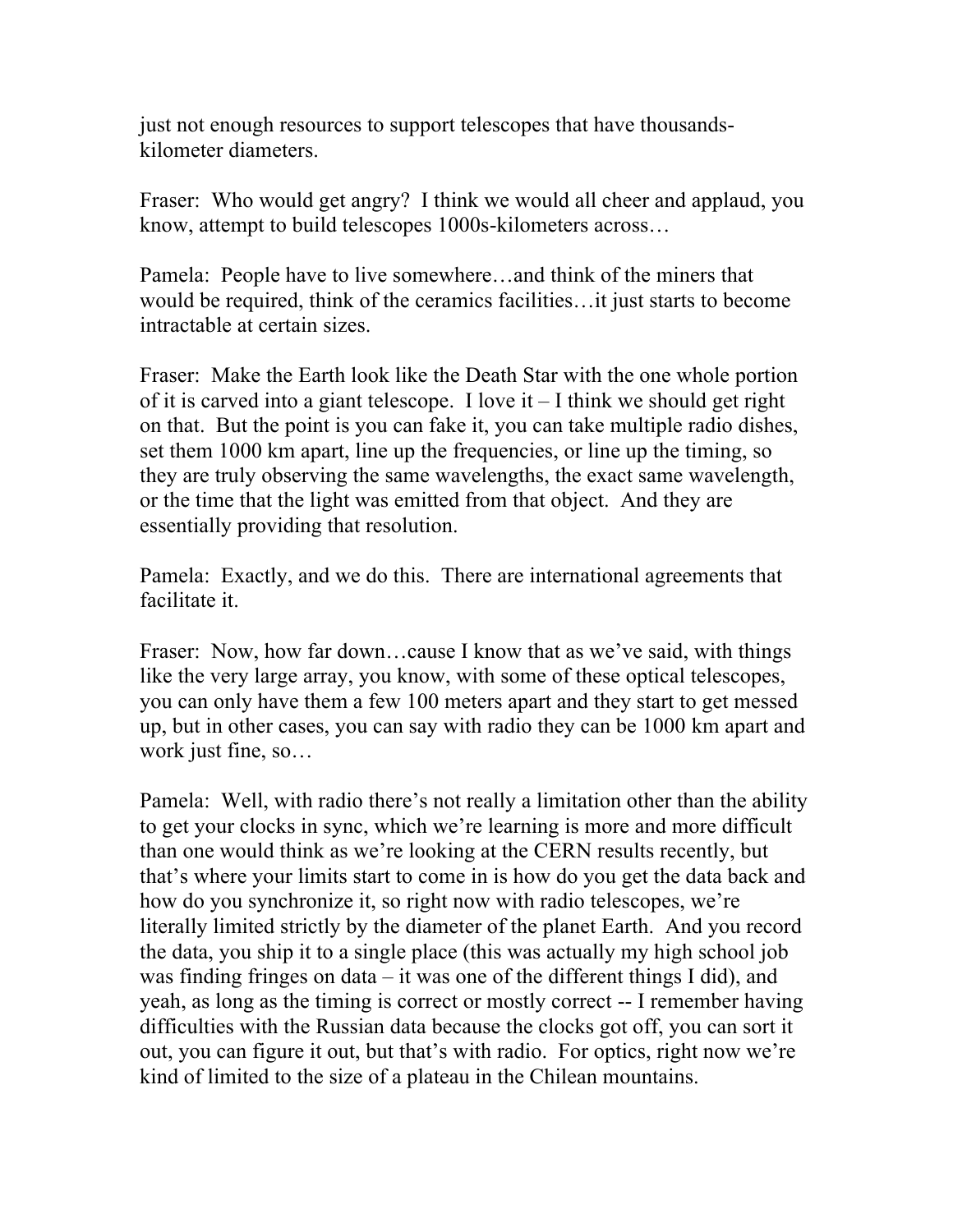Fraser: Right, right so you can imagine some future super-clocks that would let people stretch those telescopes further apart, but that hasn't…there are no plans in the works. Most people are going with bigger, you know, the overwhelmingly large telescopes they're looking for 10, 20, 30-meter telescopes -- gigantic telescopes, right?

Pamela: And you start to get into limitations of just how do you get all that data back. One of the questions that we seem to get all the time is "Well, when are we going to be able to resolve cities on other planets?" and things like that, and there you start looking at, well, if you try just waiting for the data to come back from opposite ends of the telescopes, starts to be a little crazy, so I actually worked the numbers out on this before we got started on this show, and if you take the planet earth and you put the planet Earth in the Alpha Centauri system, and you just want to resolve the planet Earth, that starts to be something that's almost tractable. You can do that with a telescope that has a diameter of just over 2000 km, so that's not that bad in the grand scheme of things.

Fraser: 2000 km...no, that's a good thing. A 2000-km telescope is great!

Pamela: You want to resolve the size of the Earth at a distance of roughly 10 light years away. There you're starting to look at: you need something that's about 4800 km across – still tractable as long as you're working in the radio. Now, the Earth doesn't exactly give off radio light, and that's frustrating, so I actually ran the calculations imagining we can do this with red light, and interferometry we're able to do infrared right now, so red light isn't too big a stretch. So imagine a future where we're somehow able to get the red light synched-up across these distances. So you have amazing fiber optic detectors, fiber optic cables spanning the diameter of the Earth. They're roughly 5000 km. Now, we often talk about someone in Andromeda looking at the planet Earth would be able to just, if they had magical, non-existent telescopes, they'd be able to make out the earliest men walking on the surface of the planet.

Fraser: Right, two-and-a-half million years ago!

Pamela: So the reason I say make-believe won't happen is to be able to simply resolve the size of the planet -- not the size of a human, the size of the planet -- we need a telescope that is about 100 times the size of the Solar System. That's 8500 astronomical units apart, and that's where you start to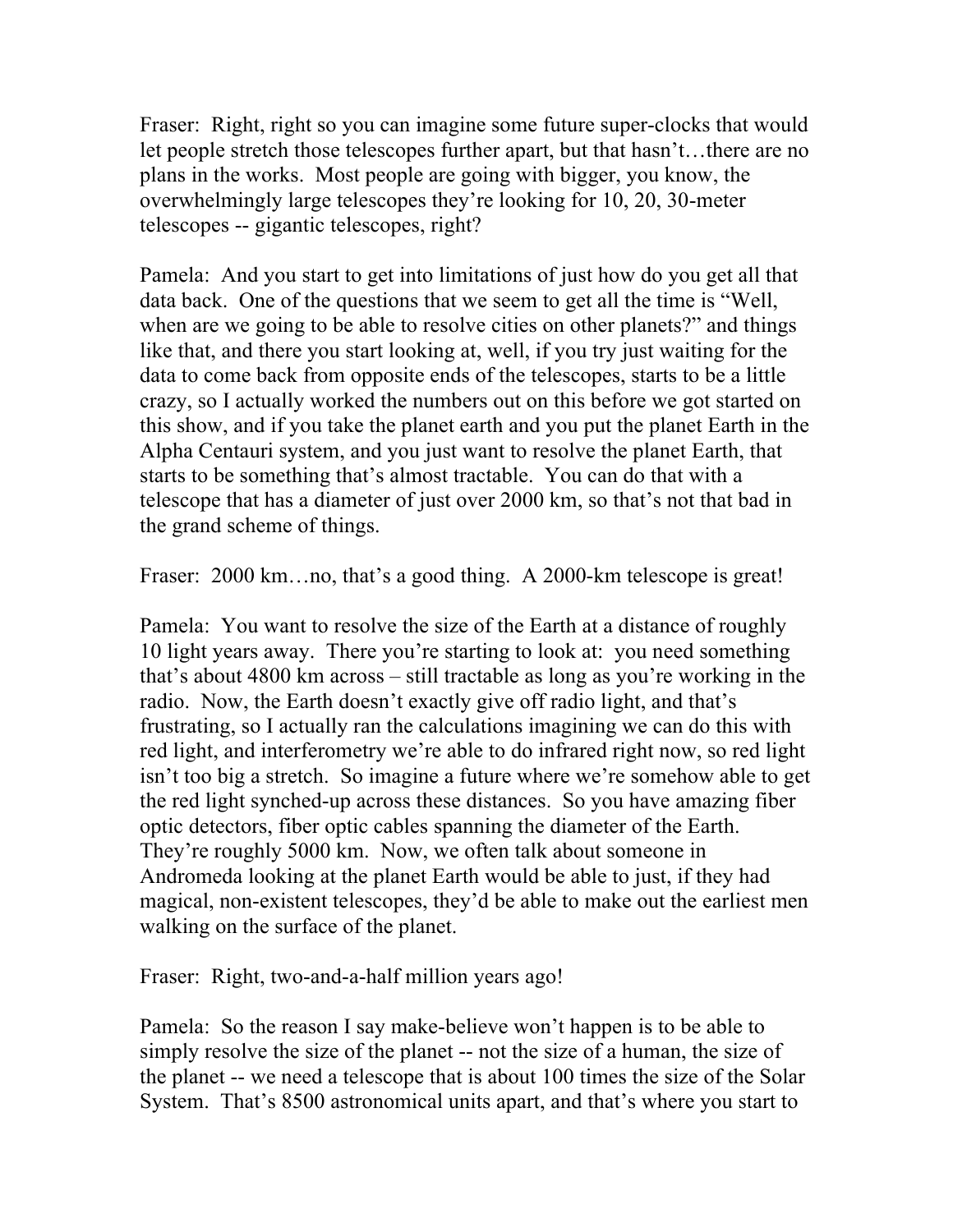worry about how do you get the data back in a sensible way. This is fractions of a light year, meaningful fractions of a light year, and that starts to get a whole lot more challenging.

Fraser: Right. So anyway...but the point being bigger is better.

Pamela: Yeah, and shorter wavelengths is better.

Fraser: And shorter wavelengths is better?

Pamela: Right, because the shorter the wavelength, the smaller the thing you can see. We get in to this with microscopes much more. So if you're working with a normal green light, that's the central light in visual with what you see in your eyes, with the standard visual-light, centered-on-green microscope, the smallest thing you can possibly resolve is 250 nanometers across, and that's way bigger than most molecules.

Fraser: And that's why you push into electron...

Pamela: …or x-ray microscopes. It's actually an x-ray that we get the highest resolution because the x-rays are actually smaller than the electrons. So with x-rays, here you start to be, with the best telescopes we have so far, able to resolve 15 nanometers when you're shining the x-rays through the source. This is still about 5 times bigger than the width of DNA, so we can't yet resolve the DNA helix cleanly. We know it's there, we've figured it out through other methods, but if you're using transmission microscopes, 15 nanometers is currently the limit, and x-rays destroy a lot of samples.

Fraser: So we've talked about the seeing conditions (and I'm just going to assume how well you've polished your mirror, and how good the internal optics are of your telescope)…we've talked about the size of it, and then I guess the third one is just the wavelength, so you're not going to…if all you have is a radio wave that has a wavelength of 5 meters, you're not going to be able to see something that is smaller than 5 meters, right, because it's just passing right by it.

Pamela: And this also starts to give you a hint why radio telescopes are systematically so much bigger than optical telescopes. The wavelengths themselves can be 1000s of times bigger, and so in order to get the exact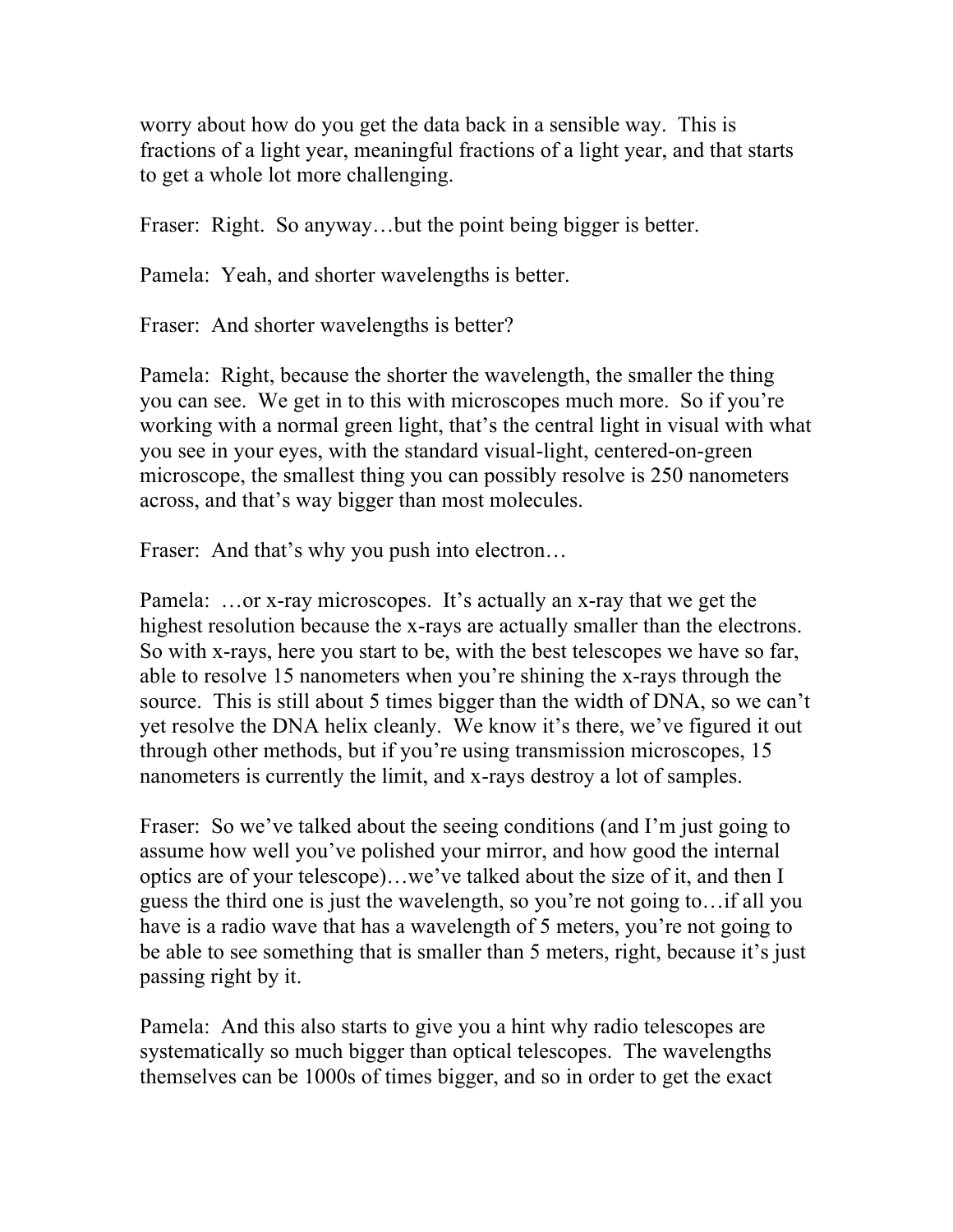same resolution between the two systems you have to have extraordinarily large telescopes.

Fraser: Right, and so then, what are the record holders? What are the telescopes…if you needed resolution, if you were going to do a job that needed resolution, like, I'm imagining, say you want to pick out a planet orbiting another star? Optically, you're going to want high resolution so that you can resolve the stars…

Pamela: Yeah, we can't do that right now.

Fraser: No, I understand, I understand, right, but the star...

Pamela: But if you were in infrared, let's go to infrared.

Fraser: Yeah, wasn't that done with Spitzer?

Pamela: So Spitzer on one hand is good, but the very large telescope is actually better if you know exactly when and where to look because here you can start to use…they have an amazing interferometry system where they can tie in their four many-meter telescopes, and they have a bunch of little 1-meter telescopes that they can move out along different baselines, and they're able to actually get down to about .05 arc seconds --no big deal - - and smaller along individual specific baselines.

Fraser: OK, so if you want the highest possible resolution image you can get in optical, what tool would you want to use?

Pamela: So if you just need along one baseline – very large telescope. The entire system, tie all the telescopes, move the little spuds out and bring all the light together.

Fraser: Right, "interferom" them all together.

Pamela¨ Exactly. If you want to take a pretty picture, where the whole picture has the most amazing resolution you can get, then pick a very large telescope, use it with a laser guide star, or an actual guide star, flex the tar out of the mirror to keep up with changes in the atmosphere, and that will get you as good as you can get.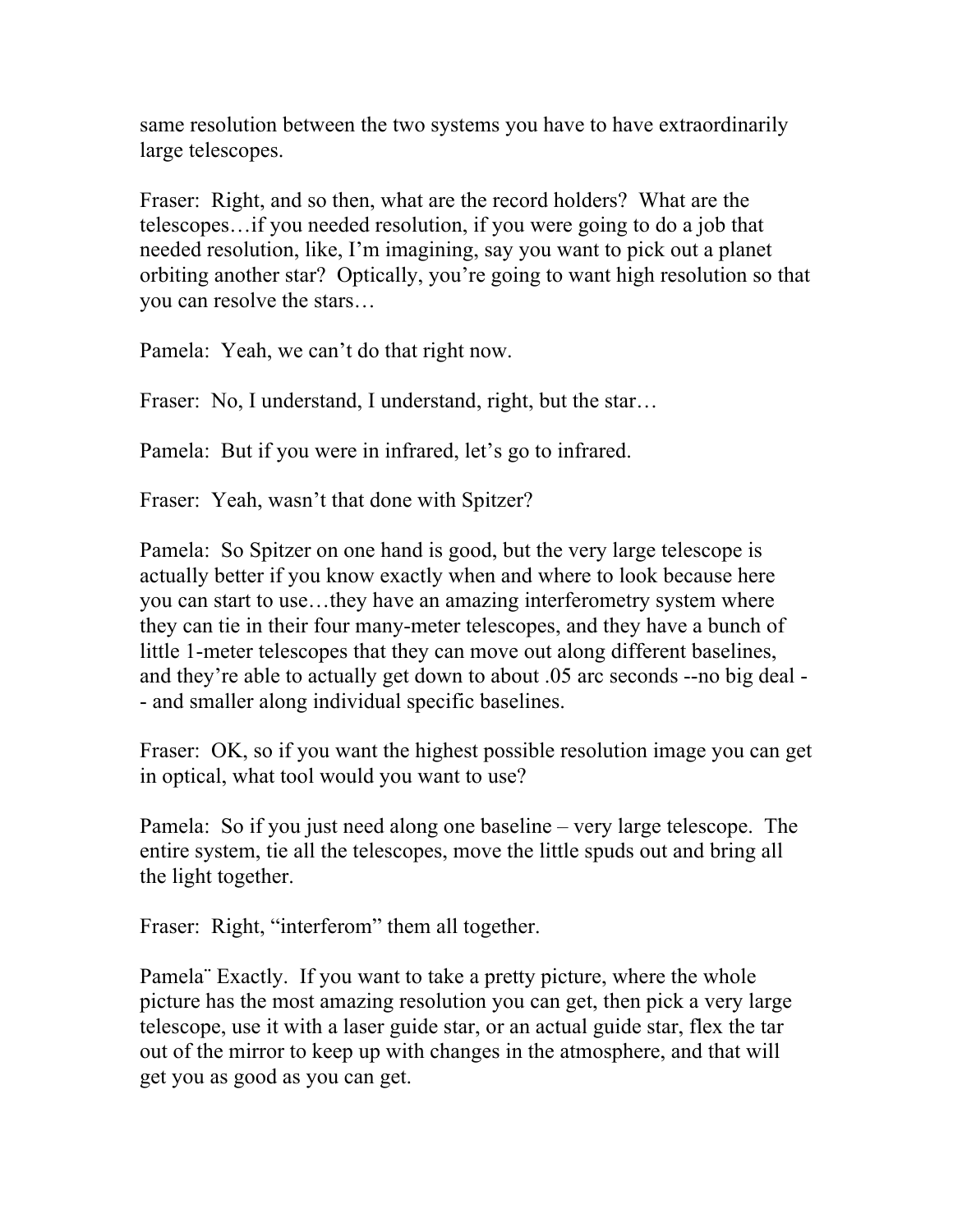Fraser: So if it were up to you, you would pick the very large telescope over the Hubble space telescope?

Pamela: It actually can get higher resolution because it's that much bigger of a mirror. Now, for tried and true, Hubble consistently does amazing work, and the thing with Hubble that's different (and there's certain science where this really matters) is when you start flexing the mirror, you can't guarantee that the two photons that are now in focus both left the object at the same time, so you're introducing all sorts of weird issues that start to become an issue in certain types of science. With Hubble, you're getting all of the light that was emitted at the same time, hitting your mirror, getting focused together, and you're getting a tried and true, beautiful, well-resolved image from a 2.5-meter telescope.

Fraser: And so then, if you wanted to go to another wavelength, if you wanted to get like a really high resolution infrared, where would you go?

Pamela: Infrared, you can do all of infrared from Spitzer on orbit, you can do some of the infrared depending on what colors get through the atmosphere vs. what colors you're interested in, you can do some of that from the very large telescope. Again, interferometry's awesome. As you start to push into the radio, sub-millimeter…sub-millimeter, wait for Atacama to get built. There's also sub-millimeter array in Hawaii that does a very good job. As you push into the radio, the best you can possibly do is get the whole planet engaged and start looking at things by getting the telescopes in Europe and America and everywhere else working together to do very long baseline interferometry.

Fraser: Is a lot of work done organizing all of those at the same time, or does something really special have to happen to accumulate all those telescopes all at the same time?

Pamela: It's actually a proposal process where it's known this is going to happen. There are agreements that say we're going to pull all of these telescopes together to do a certain amount of science every year. And there are some telescopes that are built specifically for this – the very large baseline array in the United States, for one. And so there's dates that get announced, you're told, "OK, go propose," you propose, they say "yes" or "no," they give you time on specific dates, they tell you which telescopes will or won't be engaged, and then you wait and eventually get your data.